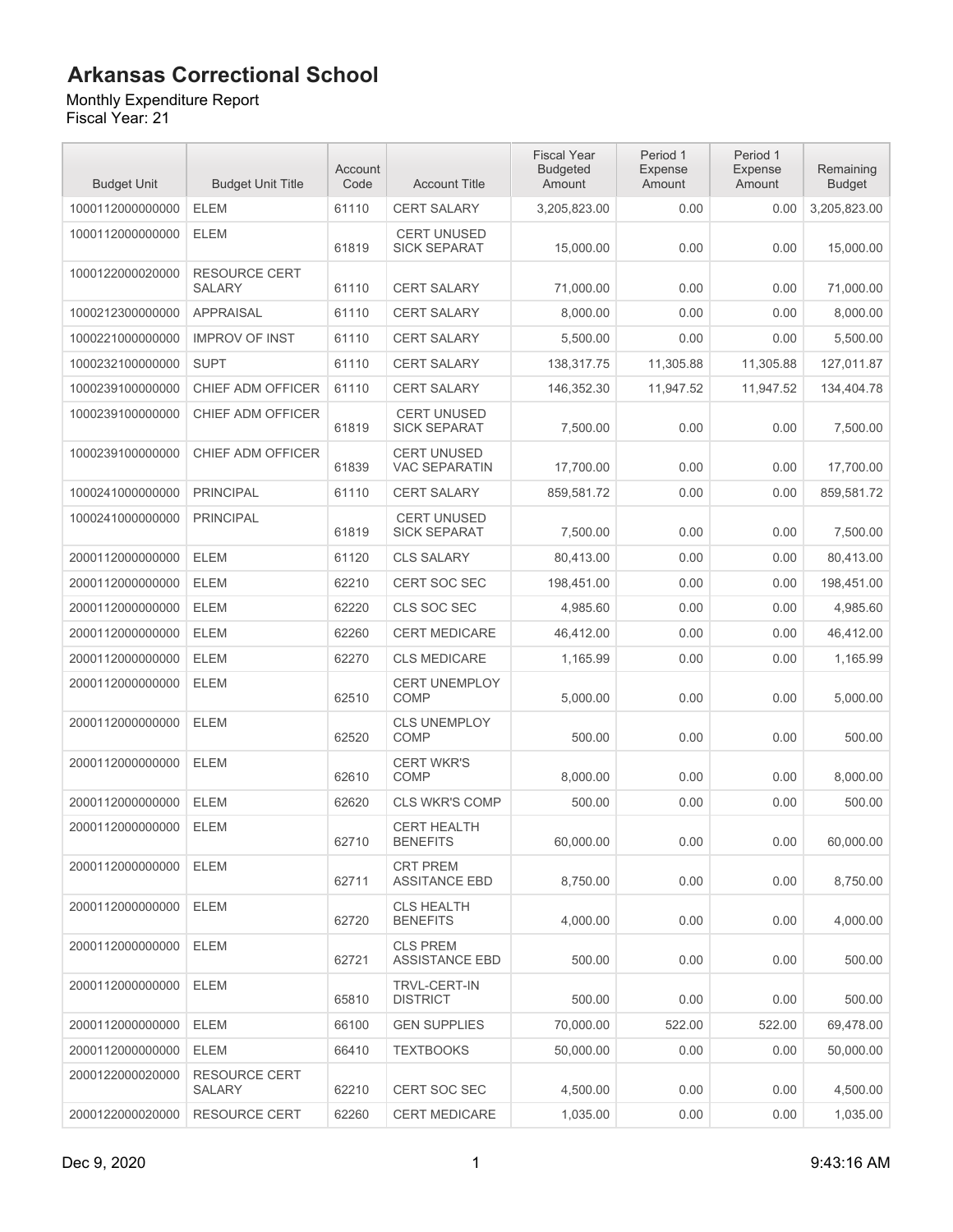#### Monthly Expenditure Report

| <b>Budget Unit</b> | <b>Budget Unit Title</b>              | Account<br>Code | <b>Account Title</b>                    | <b>Fiscal Year</b><br><b>Budgeted</b><br>Amount | Period 1<br>Expense<br>Amount | Period 1<br>Expense<br>Amount | Remaining<br><b>Budget</b> |
|--------------------|---------------------------------------|-----------------|-----------------------------------------|-------------------------------------------------|-------------------------------|-------------------------------|----------------------------|
|                    | SALARY                                |                 |                                         |                                                 |                               |                               |                            |
| 2000122000020000   | <b>RESOURCE CERT</b><br><b>SALARY</b> | 62510           | <b>CERT UNEMPLOY</b><br>COMP            | 400.00                                          | 0.00                          | 0.00                          | 400.00                     |
| 2000122000020000   | <b>RESOURCE CERT</b><br><b>SALARY</b> | 62610           | <b>CERT WKR'S</b><br><b>COMP</b>        | 300.00                                          | 0.00                          | 0.00                          | 300.00                     |
| 2000122000020000   | <b>RESOURCE CERT</b><br><b>SALARY</b> | 62710           | <b>CERT HEALTH</b><br><b>BENEFITS</b>   | 2,000.00                                        | 0.00                          | 0.00                          | 2,000.00                   |
| 2000122000020000   | <b>RESOURCE CERT</b><br><b>SALARY</b> | 62711           | <b>CRT PREM</b><br><b>ASSITANCE EBD</b> | 500.00                                          | 0.00                          | 0.00                          | 500.00                     |
| 2000122000020000   | <b>RESOURCE CERT</b><br><b>SALARY</b> | 63230           | PROF-ED-<br>CONSULTING                  | 4,000.00                                        | 0.00                          | 0.00                          | 4,000.00                   |
| 2000122000020000   | <b>RESOURCE CERT</b><br><b>SALARY</b> | 65810           | <b>TRVL-CERT-IN</b><br><b>DISTRICT</b>  | 300.00                                          | 0.00                          | 0.00                          | 300.00                     |
| 2000122000020000   | <b>RESOURCE CERT</b><br><b>SALARY</b> | 66100           | <b>GEN SUPPLIES</b>                     | 1,000.00                                        | 0.00                          | 0.00                          | 1,000.00                   |
| 2000122000020000   | <b>RESOURCE CERT</b><br><b>SALARY</b> | 66510           | <b>SOFTWARE</b><br><b>SUPPLIES</b>      | 1,000.00                                        | 0.00                          | 0.00                          | 1,000.00                   |
| 2000212300000000   | <b>APPRAISAL</b>                      | 61120           | <b>CLS SALARY</b>                       | 8,000.00                                        | 0.00                          | 0.00                          | 8,000.00                   |
| 2000212300000000   | <b>APPRAISAL</b>                      | 62210           | <b>CERT SOC SEC</b>                     | 500.00                                          | 0.00                          | 0.00                          | 500.00                     |
| 2000212300000000   | <b>APPRAISAL</b>                      | 62220           | CLS SOC SEC                             | 500.00                                          | 0.00                          | 0.00                          | 500.00                     |
| 2000212300000000   | <b>APPRAISAL</b>                      | 62260           | <b>CERT MEDICARE</b>                    | 100.00                                          | 0.00                          | 0.00                          | 100.00                     |
| 2000212300000000   | <b>APPRAISAL</b>                      | 62270           | <b>CLS MEDICARE</b>                     | 200.00                                          | 0.00                          | 0.00                          | 200.00                     |
| 2000212300000000   | <b>APPRAISAL</b>                      | 62510           | <b>CERT UNEMPLOY</b><br><b>COMP</b>     | 120.00                                          | 0.00                          | 0.00                          | 120.00                     |
| 2000212300000000   | <b>APPRAISAL</b>                      | 62520           | <b>CLS UNEMPLOY</b><br><b>COMP</b>      | 200.00                                          | 0.00                          | 0.00                          | 200.00                     |
| 2000212300000000   | <b>APPRAISAL</b>                      | 62610           | <b>CERT WKR'S</b><br><b>COMP</b>        | 100.00                                          | 0.00                          | 0.00                          | 100.00                     |
| 2000212300000000   | <b>APPRAISAL</b>                      | 62620           | <b>CLS WKR'S COMP</b>                   | 200.00                                          | 0.00                          | 0.00                          | 200.00                     |
| 2000212300000000   | <b>APPRAISAL</b>                      | 63210           | <b>INSTRUCT SVS</b><br>PROF & TECH      | 175,000.00                                      | 400.00                        | 400.00                        | 174,600.00                 |
| 2000212300000000   | <b>APPRAISAL</b>                      | 66100           | <b>GEN SUPPLIES</b>                     | 90,000.00                                       | 0.00                          | 0.00                          | 90,000.00                  |
| 2000221000000000   | <b>IMPR OF</b><br><b>INSTRUCTION</b>  | 62210           | <b>CERT SOC SEC</b>                     | 400.00                                          | 0.00                          | 0.00                          | 400.00                     |
| 2000221000000000   | <b>IMPR OF</b><br><b>INSTRUCTION</b>  | 62260           | <b>CERT MEDICARE</b>                    | 200.00                                          | 0.00                          | 0.00                          | 200.00                     |
| 2000221300000000   | <b>INSTR STAFF TRNG</b>               | 63310           | <b>INSTR STAFF</b><br><b>TRNG CERT</b>  | 40,000.00                                       | 274.25                        | 274.25                        | 39,725.75                  |
| 2000221300000000   | <b>INSTR STAFF TRNG</b>               | 63320           | <b>CLASSIFIED</b>                       | 3,000.00                                        | 0.00                          | 0.00                          | 3,000.00                   |
| 2000221300000000   | <b>INSTR STAFF TRNG</b>               | 65810           | <b>TRVL-CERT-IN</b><br><b>DISTRICT</b>  | 3,000.00                                        | 0.00                          | 0.00                          | 3,000.00                   |
| 2000221300000000   | <b>INSTR STAFF TRNG</b>               | 65850           | TRVL CERT OUT<br>STATE                  | 6,000.00                                        | 0.00                          | 0.00                          | 6,000.00                   |
| 2000221300000000   | <b>INSTR STAFF TRNG</b>               | 65880           | <b>MEALS</b>                            | 7,000.00                                        | 0.00                          | 0.00                          | 7,000.00                   |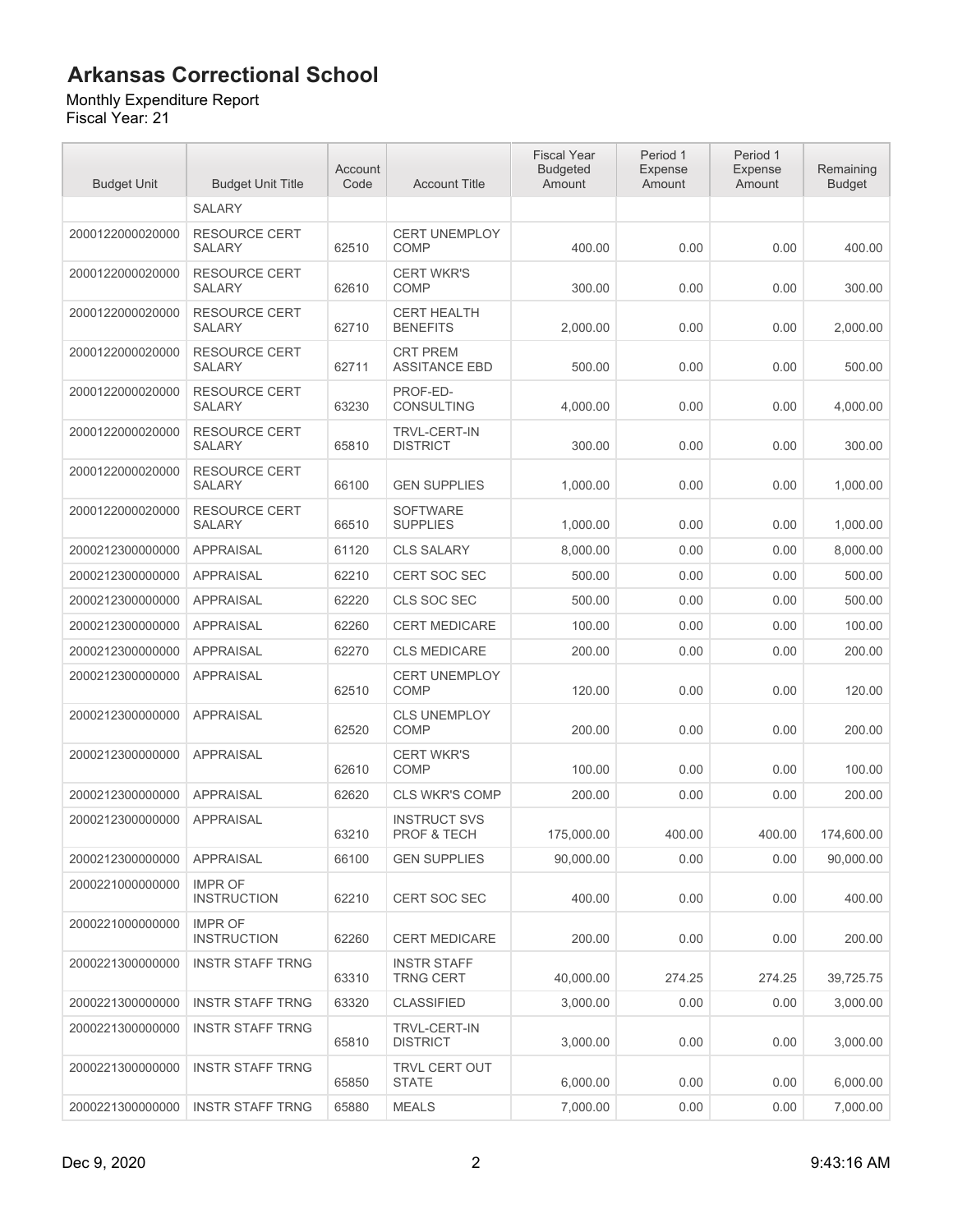Monthly Expenditure Report

| <b>Budget Unit</b> | <b>Budget Unit Title</b> | Account<br>Code | <b>Account Title</b>                         | <b>Fiscal Year</b><br><b>Budgeted</b><br>Amount | Period 1<br>Expense<br>Amount | Period 1<br><b>Expense</b><br>Amount | Remaining<br><b>Budget</b> |
|--------------------|--------------------------|-----------------|----------------------------------------------|-------------------------------------------------|-------------------------------|--------------------------------------|----------------------------|
| 2000221300000000   | <b>INSTR STAFF TRNG</b>  | 65890           | <b>LODGING</b>                               | 18,000.00                                       | 0.00                          | 0.00                                 | 18,000.00                  |
| 2000223000000000   | <b>INSTR TECHN</b>       | 63550           | <b>SOFTWARE</b><br><b>LICENSE</b>            | 1,000.00                                        | 0.00                          | 0.00                                 | 1,000.00                   |
| 2000223000000000   | <b>INSTR TECHN</b>       | 63900           | <b>OTHER PURC</b><br><b>PROF/TECH SVS</b>    | 40,000.00                                       | 0.00                          | 0.00                                 | 40,000.00                  |
| 2000223000000000   | <b>INSTR TECHN</b>       | 64320           | <b>TECH REPAIRS &amp;</b><br><b>MAIN</b>     | 1,000.00                                        | 0.00                          | 0.00                                 | 1,000.00                   |
| 2000223000000000   | <b>INSTR TECHN</b>       | 66500           | <b>TECHN SUPPLIES</b>                        | 10,000.00                                       | 0.00                          | 0.00                                 | 10,000.00                  |
| 2000223000000000   | <b>INSTR TECHN</b>       | 66510           | <b>SOFTWARE</b><br><b>SUPPLIES</b>           | 150,000.00                                      | 0.00                          | 0.00                                 | 150,000.00                 |
| 2000223000000000   | <b>INSTR TECHN</b>       | 66527           | <b>LOW VALUE</b><br><b>EQUIPMENT</b>         | 30,000.00                                       | 0.00                          | 0.00                                 | 30,000.00                  |
| 2000223000000000   | <b>INSTR TECHN</b>       | 67390           | <b>OTHER</b><br><b>EQUIPMENT</b>             | 30,000.00                                       | 0.00                          | 0.00                                 | 30,000.00                  |
| 2000232100000000   | <b>SUPT</b>              | 61120           | <b>CLS SALARY</b>                            | 45,000.00                                       | 0.00                          | 0.00                                 | 45,000.00                  |
| 2000232100000000   | <b>SUPT</b>              | 62210           | CERT SOC SEC                                 | 8,537.40                                        | 687.91                        | 687.91                               | 7,849.49                   |
| 2000232100000000   | <b>SUPT</b>              | 62220           | CLS SOC SEC                                  | 2,800.00                                        | 0.00                          | 0.00                                 | 2,800.00                   |
| 2000232100000000   | <b>SUPT</b>              | 62260           | <b>CERT MEDICARE</b>                         | 2,005.61                                        | 160.88                        | 160.88                               | 1,844.73                   |
| 2000232100000000   | <b>SUPT</b>              | 62270           | <b>CLS MEDICARE</b>                          | 700.00                                          | 0.00                          | 0.00                                 | 700.00                     |
| 2000232100000000   | <b>SUPT</b>              | 62510           | <b>CERT UNEMPLOY</b><br>COMP                 | 200.00                                          | 0.00                          | 0.00                                 | 200.00                     |
| 2000232100000000   | <b>SUPT</b>              | 62520           | <b>CLS UNEMPLOY</b><br>COMP                  | 200.00                                          | 0.00                          | 0.00                                 | 200.00                     |
| 2000232100000000   | <b>SUPT</b>              | 62610           | <b>CERT WKR'S</b><br>COMP                    | 300.00                                          | 0.00                          | 0.00                                 | 300.00                     |
| 2000232100000000   | <b>SUPT</b>              | 62620           | <b>CLS WKR'S COMP</b>                        | 200.00                                          | 0.00                          | 0.00                                 | 200.00                     |
| 2000232100000000   | <b>SUPT</b>              | 62710           | <b>CERT HEALTH</b><br><b>BENEFITS</b>        | 1,200.00                                        | 100.00                        | 100.00                               | 1,100.00                   |
| 2000232100000000   | <b>SUPT</b>              | 62711           | <b>CRT PREM</b><br><b>ASSITANCE EBD</b>      | 300.00                                          | 6.38                          | 6.38                                 | 293.62                     |
| 2000232100000000   | <b>SUPT</b>              | 62720           | <b>CLS HEALTH</b><br><b>BENEFITS</b>         | 1,200.00                                        | 0.00                          | 0.00                                 | 1,200.00                   |
| 2000232100000000   | <b>SUPT</b>              | 62721           | <b>CLS PREM</b><br><b>ASSISTANCE EBD</b>     | 300.00                                          | 0.00                          | 0.00                                 | 300.00                     |
| 2000232100000000   | <b>SUPT</b>              | 63441           | LEGAL-LIT                                    | 3.000.00                                        | 0.00                          | 0.00                                 | 3,000.00                   |
| 2000232100000000   | <b>SUPT</b>              | 63445           | LEGAL-RES&OPIN                               | 5,000.00                                        | 67.50                         | 67.50                                | 4,932.50                   |
| 2000232100000000   | <b>SUPT</b>              | 63900           | OTHER PURC<br>PROF/TECH SVS                  | 30,000.00                                       | 0.00                          | 0.00                                 | 30,000.00                  |
| 2000232100000000   | <b>SUPT</b>              | 64420           | <b>RENTAL EQUIP &amp;</b><br><b>VEHICLES</b> | 4,000.00                                        | 0.00                          | 0.00                                 | 4,000.00                   |
| 2000232100000000   | <b>SUPT</b>              | 65210           | <b>PROPERTY</b><br><b>INSURANCE</b>          | 5,000.00                                        | 4,133.17                      | 4,133.17                             | 866.83                     |
| 2000232100000000   | <b>SUPT</b>              | 65240           | FLEET<br><b>INSURANCE</b>                    | 15,000.00                                       | 11,112.00                     | 11,112.00                            | 3,888.00                   |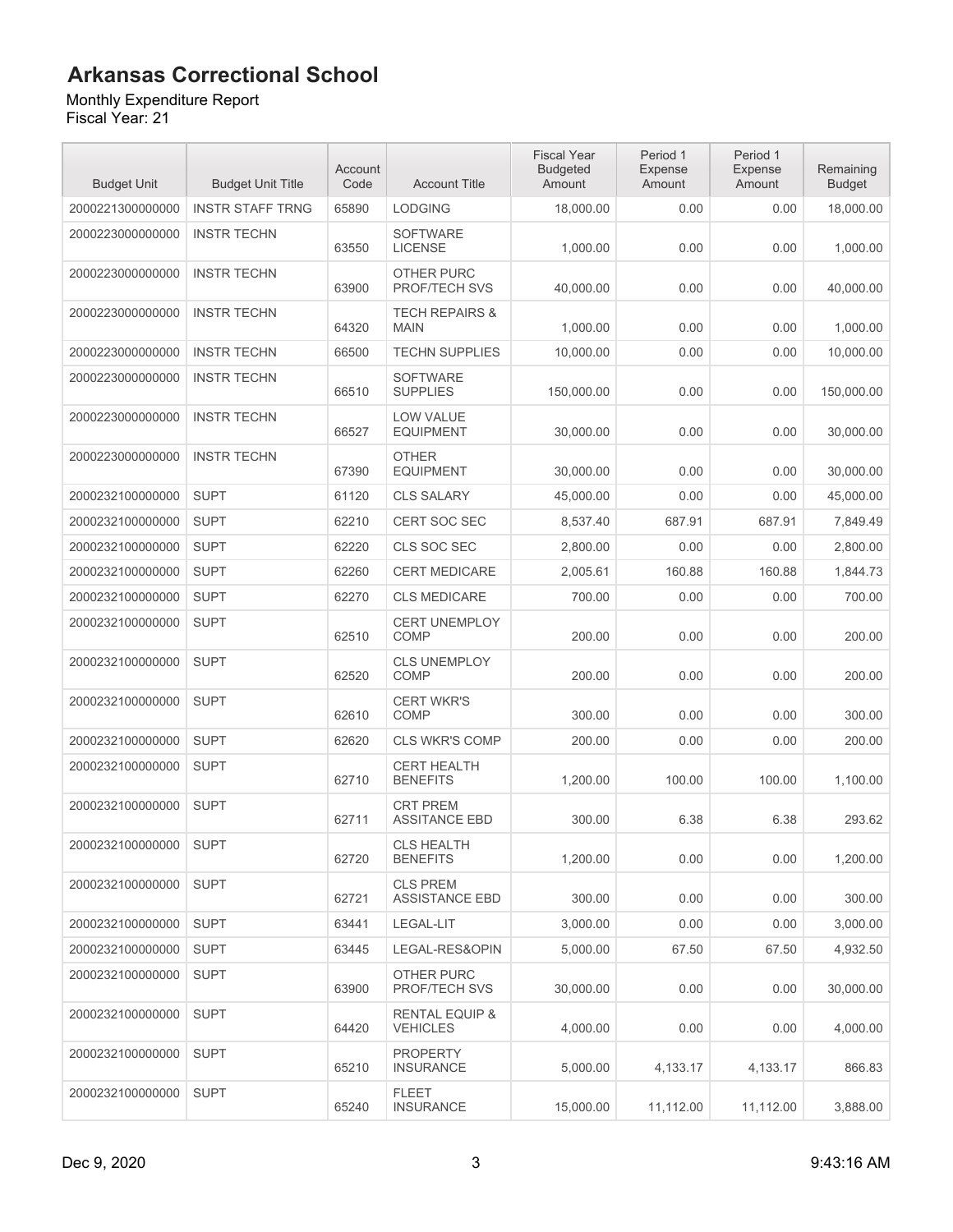Monthly Expenditure Report Fiscal Year: 21

| <b>Budget Unit</b> | <b>Budget Unit Title</b> | Account<br>Code | <b>Account Title</b>                    | <b>Fiscal Year</b><br><b>Budgeted</b><br>Amount | Period 1<br>Expense<br>Amount | Period 1<br>Expense<br>Amount | Remaining<br><b>Budget</b> |
|--------------------|--------------------------|-----------------|-----------------------------------------|-------------------------------------------------|-------------------------------|-------------------------------|----------------------------|
| 2000232100000000   | <b>SUPT</b>              | 65290           | <b>OTHER</b><br><b>INSURANCE</b>        | 500.00                                          | 0.00                          | 0.00                          | 500.00                     |
| 2000232100000000   | <b>SUPT</b>              | 65310           | <b>TELEPHONE</b>                        | 15,000.00                                       | 546.34                        | 546.34                        | 14,453.66                  |
| 2000232100000000   | <b>SUPT</b>              | 65311           | <b>EMAIL PYMNT</b>                      | 15,000.00                                       | 992.52                        | 992.52                        | 14,007.48                  |
| 2000232100000000   | <b>SUPT</b>              | 65320           | POSTAGE                                 | 1,500.00                                        | 0.00                          | 0.00                          | 1,500.00                   |
| 2000232100000000   | <b>SUPT</b>              | 65400           | <b>ADVERTISING</b>                      | 1,500.00                                        | 0.00                          | 0.00                          | 1,500.00                   |
| 2000232100000000   | <b>SUPT</b>              | 65500           | <b>PRINTING &amp;</b><br><b>BINDING</b> | 2,000.00                                        | 0.00                          | 0.00                          | 2,000.00                   |
| 2000232100000000   | <b>SUPT</b>              | 65810           | <b>TRVL-CERT-IN</b><br><b>DISTRICT</b>  | 1,000.00                                        | 0.00                          | 0.00                          | 1,000.00                   |
| 2000232100000000   | <b>SUPT</b>              | 65880           | <b>MEALS</b>                            | 500.00                                          | 0.00                          | 0.00                          | 500.00                     |
| 2000232100000000   | <b>SUPT</b>              | 65890           | <b>LODGING</b>                          | 600.00                                          | 0.00                          | 0.00                          | 600.00                     |
| 2000232100000000   | <b>SUPT</b>              | 66100           | <b>GEN SUPPLIES</b>                     | 8,000.00                                        | 169.53                        | 169.53                        | 7.830.47                   |
| 2000232100000000   | <b>SUPT</b>              | 66220           | <b>ELECTRICITY</b>                      | 15,000.00                                       | 1,169.81                      | 1,169.81                      | 13,830.19                  |
| 2000232100000000   | <b>SUPT</b>              | 66430           | <b>PERIODICALS</b>                      | 500.00                                          | 0.00                          | 0.00                          | 500.00                     |
| 2000232100000000   | <b>SUPT</b>              | 67390           | <b>OTHER</b><br><b>EQUIPMENT</b>        | 5,000.00                                        | 0.00                          | 0.00                          | 5,000.00                   |
| 2000232100000000   | <b>SUPT</b>              | 68100           | <b>DUES AND FEES</b>                    | 1.500.00                                        | 0.00                          | 0.00                          | 1,500.00                   |
| 2000232100000000   | <b>SUPT</b>              | 68117           | <b>ASBA DUES/FEES</b>                   | 0.00                                            | 400.00                        | 400.00                        | $-400.00$                  |
| 2000239100000000   | CHIEF ADM OFFI           | 62210           | CERT SOC SEC                            | 8,537.17                                        | 737.74                        | 737.74                        | 7,799.43                   |
| 2000239100000000   | CHIEF ADM OFFI           | 62260           | <b>CERT MEDICARE</b>                    | 2,122.11                                        | 172.54                        | 172.54                        | 1,949.57                   |
| 2000239100000000   | CHIEF ADM OFFI           | 62510           | <b>CERT UNEMPLOY</b><br><b>COMP</b>     | 200.00                                          | 0.00                          | 0.00                          | 200.00                     |
| 2000239100000000   | CHIEF ADM OFFI           | 62610           | <b>CERT WKR'S</b><br><b>COMP</b>        | 300.00                                          | 0.00                          | 0.00                          | 300.00                     |
| 2000239100000000   | CHIEF ADM OFFI           | 65810           | <b>TRVL-CERT-IN</b><br><b>DISTRICT</b>  | 1,000.00                                        | 0.00                          | 0.00                          | 1,000.00                   |
| 2000239100000000   | CHIEF ADM OFFI           | 65880           | <b>MEALS</b>                            | 500.00                                          | 0.00                          | 0.00                          | 500.00                     |
| 2000239100000000   | CHIEF ADM OFFI           | 65890           | <b>LODGING</b>                          | 800.00                                          | 0.00                          | 0.00                          | 800.00                     |
| 2000239100000000   | CHIEF ADM OFFI           | 66100           | <b>GEN SUPPLIES</b>                     | 3,000.00                                        | 0.00                          | 0.00                          | 3,000.00                   |
| 2000239100000000   | CHIEF ADM OFFI           | 67320           | <b>VEHICLES</b>                         | 25,000.00                                       | 0.00                          | 0.00                          | 25,000.00                  |
| 2000239100000000   | CHIEF ADM OFFI           | 68100           | DUES AND FEES                           | 500.00                                          | 0.00                          | 0.00                          | 500.00                     |
| 2000241000000000   | <b>PRINCIPAL</b>         | 61120           | <b>CLS SALARY</b>                       | 52,146.00                                       | 4,180.92                      | 4,180.92                      | 47,965.08                  |
| 2000241000000000   | <b>PRINCIPAL</b>         | 62210           | <b>CERT SOC SEC</b>                     | 53,294.08                                       | 0.00                          | 0.00                          | 53,294.08                  |
| 2000241000000000   | <b>PRINCIPAL</b>         | 62220           | CLS SOC SEC                             | 3,233.05                                        | 233.00                        | 233.00                        | 3,000.05                   |
| 2000241000000000   | <b>PRINCIPAL</b>         | 62260           | <b>CERT MEDICARE</b>                    | 12,463.94                                       | 0.00                          | 0.00                          | 12,463.94                  |
| 2000241000000000   | <b>PRINCIPAL</b>         | 62270           | <b>CLS MEDICARE</b>                     | 755.12                                          | 54.49                         | 54.49                         | 700.63                     |
| 2000241000000000   | <b>PRINCIPAL</b>         | 62510           | <b>CERT UNEMPLOY</b><br><b>COMP</b>     | 1,000.00                                        | 0.00                          | 0.00                          | 1,000.00                   |
| 2000241000000000   | <b>PRINCIPAL</b>         | 62520           | CLS UNEMPLOY<br>COMP                    | 200.00                                          | 0.00                          | 0.00                          | 200.00                     |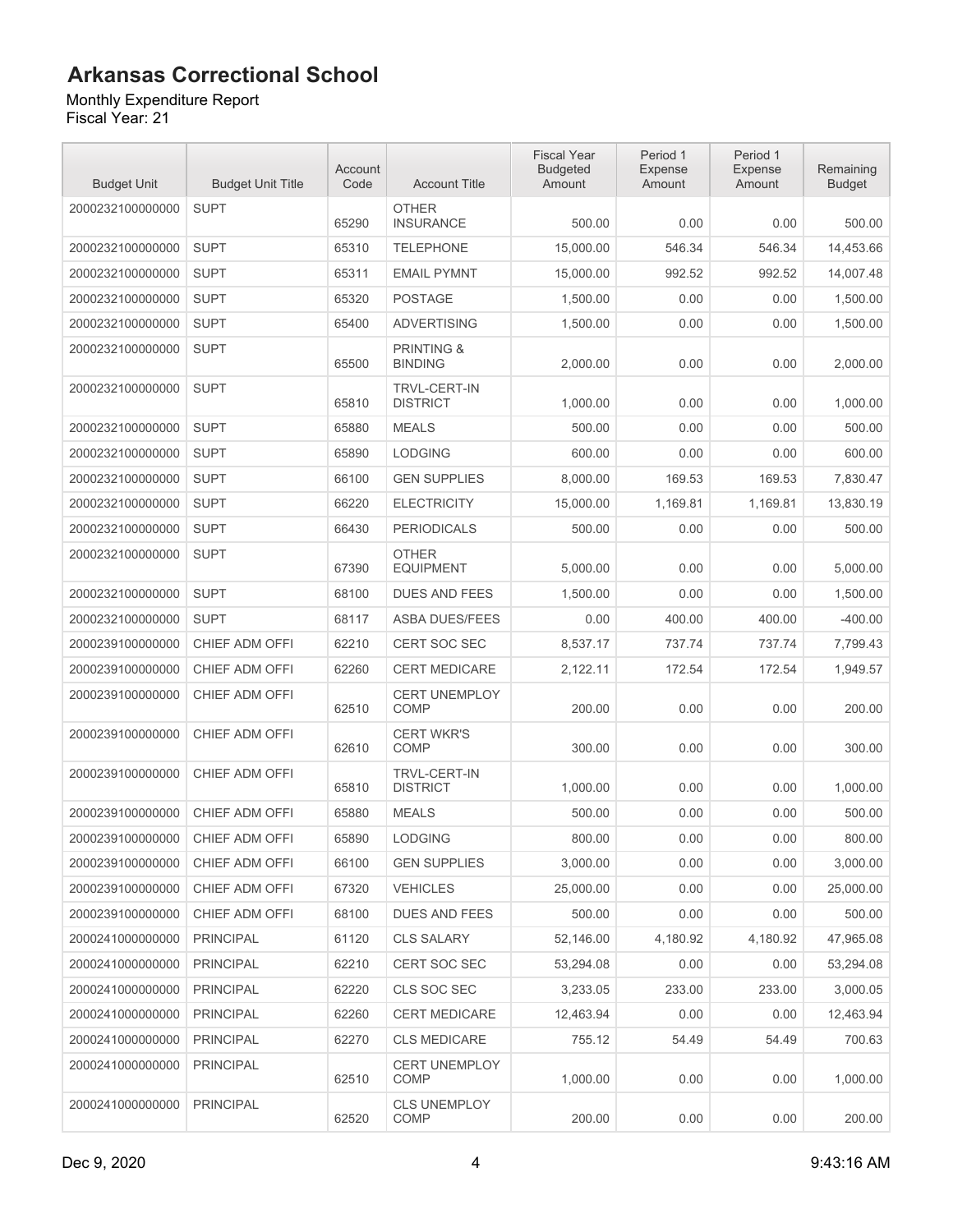Monthly Expenditure Report

| <b>Budget Unit</b> | <b>Budget Unit Title</b> | Account<br>Code | <b>Account Title</b>                         | <b>Fiscal Year</b><br><b>Budgeted</b><br>Amount | Period 1<br>Expense<br>Amount | Period 1<br>Expense<br>Amount | Remaining<br><b>Budget</b> |
|--------------------|--------------------------|-----------------|----------------------------------------------|-------------------------------------------------|-------------------------------|-------------------------------|----------------------------|
| 2000241000000000   | <b>PRINCIPAL</b>         | 62610           | <b>CERT WKR'S</b><br><b>COMP</b>             | 2,000.00                                        | 0.00                          | 0.00                          | 2,000.00                   |
| 2000241000000000   | <b>PRINCIPAL</b>         | 62620           | <b>CLS WKR'S COMP</b>                        | 300.00                                          | 0.00                          | 0.00                          | 300.00                     |
| 2000241000000000   | <b>PRINCIPAL</b>         | 62710           | <b>CERT HEALTH</b><br><b>BENEFITS</b>        | 15,000.00                                       | 0.00                          | 0.00                          | 15,000.00                  |
| 2000241000000000   | <b>PRINCIPAL</b>         | 62711           | <b>CRT PREM</b><br><b>ASSITANCE EBD</b>      | 3,000.00                                        | 0.00                          | 0.00                          | 3,000.00                   |
| 2000241000000000   | <b>PRINCIPAL</b>         | 62720           | <b>CLS HEALTH</b><br><b>BENEFITS</b>         | 1,200.00                                        | 0.00                          | 0.00                          | 1.200.00                   |
| 2000241000000000   | <b>PRINCIPAL</b>         | 62721           | <b>CLS PREM</b><br><b>ASSISTANCE EBD</b>     | 200.00                                          | 0.00                          | 0.00                          | 200.00                     |
| 2000241000000000   | <b>PRINCIPAL</b>         | 64420           | <b>RENTAL EQUIP &amp;</b><br><b>VEHICLES</b> | 20,000.00                                       | 1,218.49                      | 1,218.49                      | 18,781.51                  |
| 2000241000000000   | <b>PRINCIPAL</b>         | 65810           | <b>TRVL-CERT-IN</b><br><b>DISTRICT</b>       | 1,000.00                                        | 0.00                          | 0.00                          | 1,000.00                   |
| 2000241000000000   | <b>PRINCIPAL</b>         | 65880           | <b>MEALS</b>                                 | 500.00                                          | 0.00                          | 0.00                          | 500.00                     |
| 2000241000000000   | <b>PRINCIPAL</b>         | 65890           | <b>LODGING</b>                               | 500.00                                          | 0.00                          | 0.00                          | 500.00                     |
| 2000241000000000   | <b>PRINCIPAL</b>         | 66100           | <b>GEN SUPPLIES</b>                          | 10.000.00                                       | 0.00                          | 0.00                          | 10,000.00                  |
| 2000241000000000   | <b>PRINCIPAL</b>         | 66110           | <b>COPIER</b><br><b>OVERAGES</b>             | 1,000.00                                        | 0.00                          | 0.00                          | 1,000.00                   |
| 2000250100000000   | <b>BUSINESS SER</b>      | 61120           | <b>CLS SALARY</b>                            | 176,025.10                                      | 14,358.76                     | 14,358.76                     | 161,666.34                 |
| 2000250100000000   | <b>BUSINESS SER</b>      | 62220           | CLS SOC SEC                                  | 10,913.56                                       | 843.17                        | 843.17                        | 10,070.39                  |
| 2000250100000000   | <b>BUSINESS SER</b>      | 62270           | <b>CLS MEDICARE</b>                          | 2,552.36                                        | 197.19                        | 197.19                        | 2,355.17                   |
| 2000250100000000   | <b>BUSINESS SER</b>      | 62520           | <b>CLS UNEMPLOY</b><br><b>COMP</b>           | 400.00                                          | 0.00                          | 0.00                          | 400.00                     |
| 2000250100000000   | <b>BUSINESS SER</b>      | 62620           | <b>CLS WKR'S COMP</b>                        | 500.00                                          | 0.00                          | 0.00                          | 500.00                     |
| 2000250100000000   | <b>BUSINESS SER</b>      | 62720           | <b>CLS HEALTH</b><br><b>BENEFITS</b>         | 2.400.00                                        | 200.00                        | 200.00                        | 2,200.00                   |
| 2000250100000000   | <b>BUSINESS SER</b>      | 62721           | <b>CLS PREM</b><br><b>ASSISTANCE EBD</b>     | 500.00                                          | 25.86                         | 25.86                         | 474.14                     |
| 2000250100000000   | <b>BUSINESS SER</b>      | 65820           | TRVL-CLS IN<br><b>DISTRICT</b>               | 500.00                                          | 0.00                          | 0.00                          | 500.00                     |
| 2000250100000000   | <b>BUSINESS SER</b>      | 65880           | <b>MEALS</b>                                 | 500.00                                          | 0.00                          | 0.00                          | 500.00                     |
| 2000250100000000   | <b>BUSINESS SER</b>      | 65890           | <b>LODGING</b>                               | 500.00                                          | 0.00                          | 0.00                          | 500.00                     |
| 2000250100000000   | <b>BUSINESS SER</b>      | 66100           | <b>GEN SUPPLIES</b>                          | 2,000.00                                        | 0.00                          | 0.00                          | 2,000.00                   |
| 2000258000000000   | <b>ADM TECN SER</b>      | 61120           | <b>CLS SALARY</b>                            | 56,021.00                                       | 4,503.83                      | 4,503.83                      | 51,517.17                  |
| 2000258000000000   | ADM TECN SER             | 62220           | CLS SOC SEC                                  | 3,473.30                                        | 265.98                        | 265.98                        | 3,207.32                   |
| 2000258000000000   | ADM TECN SER             | 62270           | <b>CLS MEDICARE</b>                          | 812.30                                          | 62.21                         | 62.21                         | 750.09                     |
| 2000258000000000   | ADM TECN SER             | 62520           | <b>CLS UNEMPLOY</b><br>COMP                  | 200.00                                          | 0.00                          | 0.00                          | 200.00                     |
| 2000258000000000   | ADM TECN SER             | 62620           | <b>CLS WKR'S COMP</b>                        | 200.00                                          | 0.00                          | 0.00                          | 200.00                     |
| 2000258000000000   | ADM TECN SER             | 62720           | <b>CLS HEALTH</b><br><b>BENEFITS</b>         | 900.00                                          | 46.02                         | 46.02                         | 853.98                     |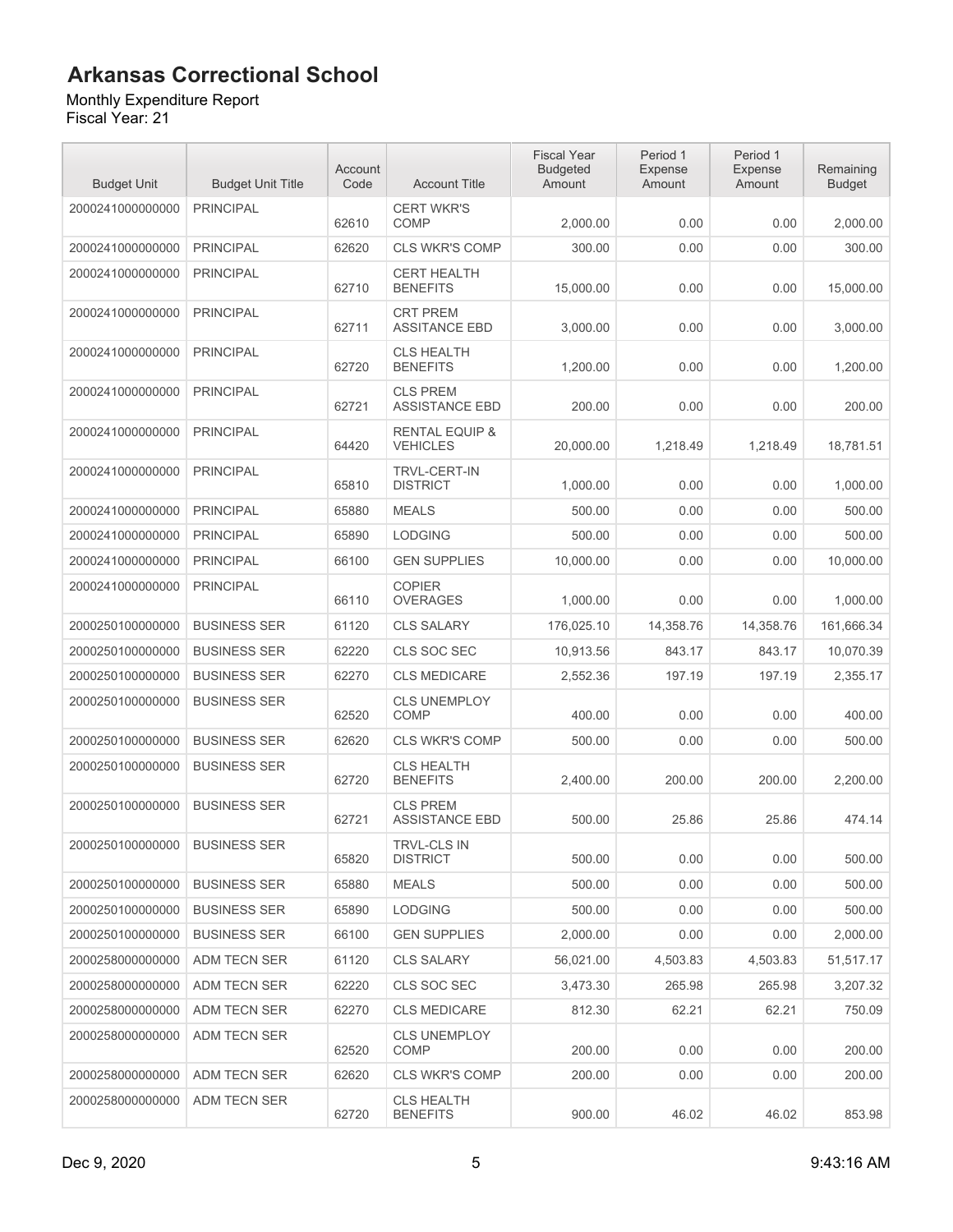#### Monthly Expenditure Report

| <b>Budget Unit</b> | <b>Budget Unit Title</b>            | Account<br>Code | <b>Account Title</b>                              | <b>Fiscal Year</b><br><b>Budgeted</b><br>Amount | Period 1<br>Expense<br>Amount | Period 1<br>Expense<br>Amount | Remaining<br><b>Budget</b> |
|--------------------|-------------------------------------|-----------------|---------------------------------------------------|-------------------------------------------------|-------------------------------|-------------------------------|----------------------------|
| 2000258000000000   | ADM TECN SER                        | 62721           | <b>CLS PREM</b><br><b>ASSISTANCE EBD</b>          | 100.00                                          | 0.00                          | 0.00                          | 100.00                     |
| 2000258000000000   | ADM TECN SER                        | 63530           | <b>SOFTWARE</b><br><b>MAINTENANCE &amp;</b><br>SU | 1,000.00                                        | 0.00                          | 0.00                          | 1,000.00                   |
| 2000258000000000   | ADM TECN SER                        | 63560           | <b>INFORMATION</b><br><b>TECHNOLOGY</b>           | 3,000.00                                        | 0.00                          | 0.00                          | 3,000.00                   |
| 2000258000000000   | ADM TECN SER                        | 63900           | OTHER PURC<br><b>PROF/TECH SVS</b>                | 7,000.00                                        | 95.00                         | 95.00                         | 6,905.00                   |
| 2000258000000000   | ADM TECN SER                        | 65860           | <b>TRVL CLS OUT</b><br><b>STATE</b>               | 500.00                                          | 0.00                          | 0.00                          | 500.00                     |
| 2000258000000000   | <b>ADM TECN SER</b>                 | 65880           | <b>MEALS</b>                                      | 300.00                                          | 0.00                          | 0.00                          | 300.00                     |
| 2000258000000000   | ADM TECN SER                        | 65890           | <b>LODGING</b>                                    | 500.00                                          | 0.00                          | 0.00                          | 500.00                     |
| 2000258000000000   | ADM TECN SER                        | 66500           | <b>TECHN SUPPLIES</b>                             | 4,000.00                                        | 0.00                          | 0.00                          | 4,000.00                   |
| 2000258000000000   | <b>ADM TECN SER</b>                 | 66510           | <b>SOFTWARE</b><br><b>SUPPLIES</b>                | 2,000.00                                        | 0.00                          | 0.00                          | 2,000.00                   |
| 2000258000000000   | <b>ADM TECN SER</b>                 | 66527           | <b>LOW VALUE</b><br><b>EQUIPMENT</b>              | 4,000.00                                        | 0.00                          | 0.00                          | 4,000.00                   |
| 2000258000000000   | <b>ADM TECN SER</b>                 | 67390           | <b>OTHER</b><br><b>EQUIPMENT</b>                  | 6,000.00                                        | 0.00                          | 0.00                          | 6,000.00                   |
| 2000261000000000   | OPER BUILD                          | 64310           | NON-TECH<br><b>REPAIR &amp; MAINT</b>             | 15,000.00                                       | 0.00                          | 0.00                          | 15,000.00                  |
| 2000265000000000   | <b>VEHICLE</b>                      | 64310           | NON-TECH<br><b>REPAIR &amp; MAINT</b>             | 12,000.00                                       | 0.00                          | 0.00                          | 12,000.00                  |
| 2000265000000000   | <b>VEHICLE</b>                      | 66100           | <b>GEN SUPPLIES</b>                               | 1,000.00                                        | 0.00                          | 0.00                          | 1,000.00                   |
| 2000265000000000   | <b>VEHICLE</b>                      | 66260           | <b>GASOLINE/</b><br><b>DIESEL</b>                 | 15,000.00                                       | 245.33                        | 245.33                        | 14,754.67                  |
| 3000452000000000   | <b>BUILDING</b><br>NONINSTRUCTIONAL | 64500           | <b>CONSTRUCTION</b><br><b>SERVICES</b>            | 150,000.00                                      | 0.00                          | 0.00                          | 150,000.00                 |
| 6510221000000000   | <b>CURR SUPERVISION</b>             | 61110           | <b>CERT SALARY</b>                                | 45,541.58                                       | 0.00                          | 0.00                          | 45,541.58                  |
| 6510221000000000   | <b>CURR SUPERVISION</b>             | 62210           | <b>CERT SOC SEC</b>                               | 4.047.24                                        | 0.00                          | 0.00                          | 4,047.24                   |
| 6510221000000000   | <b>CURR SUPERVISION</b>             | 62260           | CERT MEDICARE                                     | 946.54                                          | 0.00                          | 0.00                          | 946.54                     |
| 6510221000000000   | <b>CURR SUPERVISION</b>             | 62310           | CERT TCH RET-<br><b>CONT</b>                      | 9,503.53                                        | 0.00                          | 0.00                          | 9,503.53                   |
| 6510221000000000   | <b>CURR SUPERVISION</b>             | 62510           | <b>CERT UNEMPLOY</b><br><b>COMP</b>               | 200.00                                          | 0.00                          | 0.00                          | 200.00                     |
| 6510221000000000   | <b>CURR SUPERVISION</b>             | 62610           | <b>CERT WKR'S</b><br><b>COMP</b>                  | 200.00                                          | 0.00                          | 0.00                          | 200.00                     |
| 6510221000000000   | <b>CURR SUPERVISION</b>             | 62710           | <b>CERT HEALTH</b><br><b>BENEFITS</b>             | 3,423.84                                        | 0.00                          | 0.00                          | 3,423.84                   |
| 6510221000000000   | <b>CURR SUPERVISION</b>             | 62711           | <b>CRT PREM</b><br><b>ASSITANCE EBD</b>           | 96.38                                           | 0.00                          | 0.00                          | 96.38                      |
| 6510221000000000   | <b>CURR SUPERVISION</b>             | 66100           | <b>GEN SUPPLIES</b>                               | 2,845.57                                        | 0.00                          | 0.00                          | 2,845.57                   |
| 6610141000000000   | AD BASIC ED                         | 61110           | <b>CERT SALARY</b>                                | 169,349.25                                      | 0.00                          | 0.00                          | 169,349.25                 |
| 6610141000000000   | AD BASIC ED                         | 62210           | CERT SOC SEC                                      | 10,500.00                                       | 0.00                          | 0.00                          | 10,500.00                  |